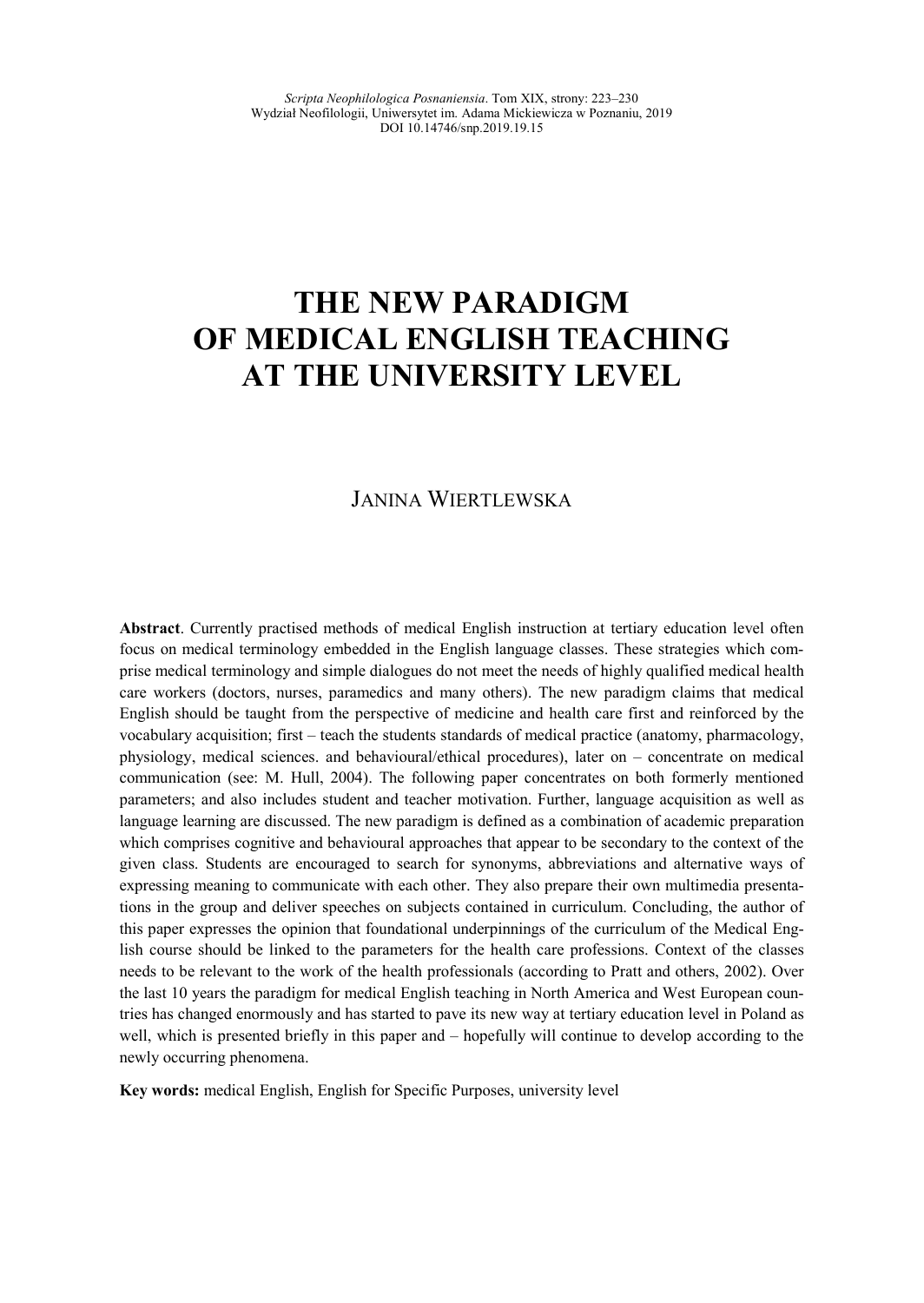### **1. What are Languages for Specialist Purposes (LSPs)**

There are many definitions of languages for specialist purposes but some of them seem to be more interesting than others. According to Sofija Micic (2013) specialized languages are associated to a specific discourse that professionals and specialists use to communicate in order to transfer information and knowledge. Based on Widdowson (1997) it may be assumed that English, being used this way, is always the language for specific purposes. The study of languages for specific purposes represents a synthesis of linguistics and methodology of teaching foreign languages (L2) and includes the aspects of lexicology, terminology, translation and discourse analysis. Occupational registers provide a relevant code for the transfer of information among specialists in a given working niche. In this paper it is attempted to put together the theory and practice of languages for specific purposes.

#### **1a. English for Specific Purposes**

When looking back at the  $19<sup>th</sup>$  and the  $1<sup>st</sup>$  half of the  $20<sup>th</sup>$  centuries French and German languages dominated as *lingua franca* in Europe and this changed only after the end of the World War 2<sup>nd</sup>. The relevance of English in academic and professional settings began in the 1960s of the previous century and is still developing. Citing after Orr (2002:1) ESP ...*is an exciting movement in English language education that is opening up rich opportunities for English teachers and researchers in new professional domains.* Following this path further on, one can consider Dudley-Evans and St John's (1998: 19) words about ESP being closely interlinked with Applied Linguistics and English Language Teaching. For most of its history ESP has been dominated by English for Academic Purposes (EAP) with its subspecialty English for Science and Technology (EST, Swales, 1988). Nowadays EAP and ESP are commonly referred to as International Scientific English (ISE). According to Wood (2001: 81-83) English is perceived as ISE and as such it forms a part of science and it therefore forms an integral part of *becoming a scientist.*

## **2. ESP/Medical English**

Some authors (Mc Cullagh, 1989; and Mintz, 1992) have described medical language as an abstract discourse about disease and organs and emphasized its distancing function. Other researchers (Crookshank, 1923; Cassell, 1976) expressed their opinion of medical language as the one describing lexis of diseases which were treated as static entities rather than dynamic processes. In the past two centuries epochal discoveries have been made in medicine and the new branches (e.g. molecu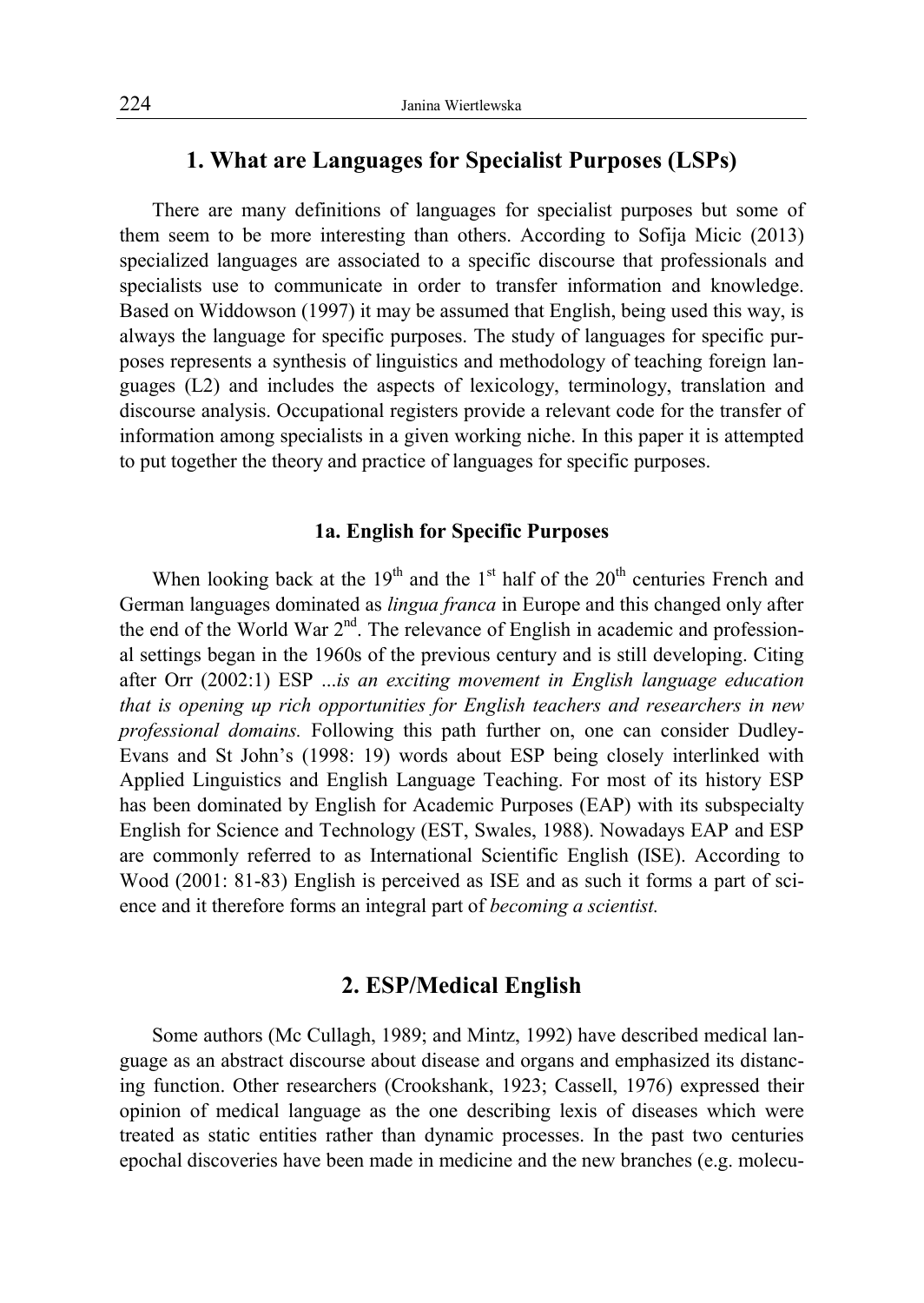lar biology, genetics, biomedicine and biotechnology) appeared, followed by appearance of numerous clinical subdisciplines. Also, there has been noticed a huge advancement in application of modern technology in medicine (e.g. ultrasound, electron microscope, magnetic resonance imaging, etc.). Such an enormous advancement in medicine (i.e. science and practice) requires further and continuous improvement of the language of medicine.

According to Pillegard (2000: 7) …*the English language with scientific and professional development is no longer a foreign language for other nations but it has become a lingua franca which used to be Latin once upon a time. English has become the lingua franca of medicine and most scientific fields since 95% of medical patterns come from English speaking countries*.

#### **3. Medical communication**

The Oxford English Dictionary states that the word *communicate* comes from the Latin, meaning to *impart, to share* (https://en.oxforddictionaries.com/defini tion/communicate); so communication means conveying, exchanging ideas, etc. which is illustrated in figure 1 (fig.1, below).



Fig. 1. Some purposes for communication (Loyd, M. and R. Box, 2006: 2-3).

The communication skill is necessary for health professionals because of many barriers unique for each medical profession (Hosley and Mole, 2006: 2). There are specific health care professional groups with whom health professionals must be able to communicate internationally (i.e. in EMP). Among these are: co-workers, physicians, managers, referral professionals and agency personnel and obviously while doctors are concerned – their patients.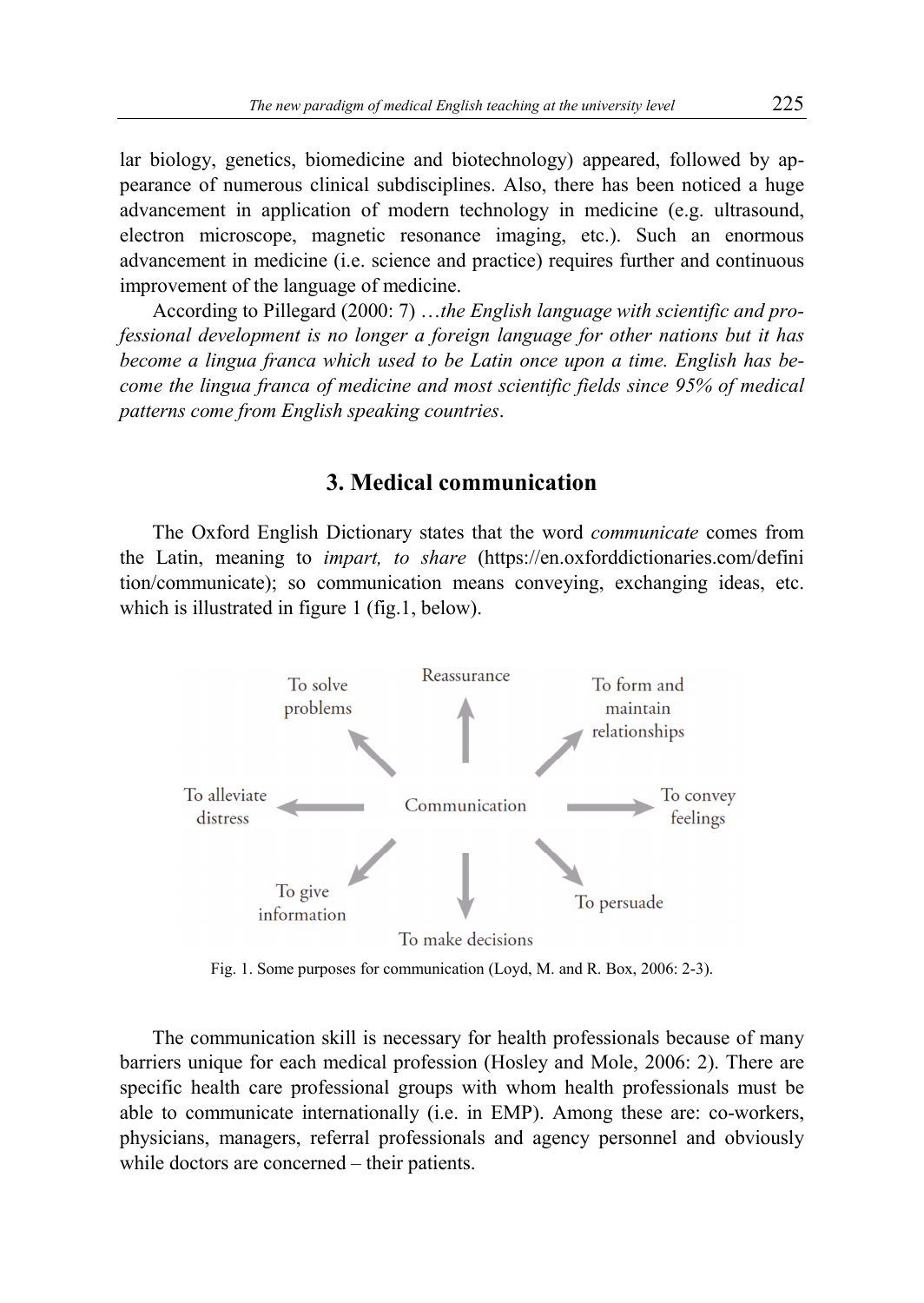## **4. The new paradigm for Medical English teaching**

Today's global economy requires changing the paradigm for Medical English language teaching, because it demands career-specific language that includes workplace culture and jargon to assure safe and effective delivery of professional services and the ability to coordinate research across borders. Most of current methods of instruction in English commonly used for health care professionals focus primarily on English language itself and secondarily embed the medical terminology in lessons. These teaching strategies filled with medical terminology and not very complicated dialogues about visits to doctors' offices don't meet the needs of the profession. Melodie Hull (2004) who has developed a new methodology suggests a paradigm shift. According to the formerly mentioned author, Medical English ought to be taught from the perspective of medicine and health care first while vocabulary and structures should be reinforced secondly. A standard of practice should be as follows: teacher-tutors are required to be health professionals as well as language instructors. Tutorials as well as interactions include simple and complex medical practices (e.g. anatomy, pharmacology, physiology, treatment of various diseases, etc.). Medical English teaching requires a new and modern approach which will be presented in this paper. In accordance to Hull (2004) who follows the core components of research of the following researchers: Benner (1984), Prat (2002), and Pratt and Brookfield (2002). The western view of adult education is andragogy. Andragogy is based on two following concepts:

- ‒ The adult learner is self-directed and autonomous
- ‒ The tutor is rather a facilitator and consultant than presenter of a context.

It is assumed that the adult learner arrives to the classroom with a set of skills and a basic knowledge that will be enhanced by a new learning experience. Developmental learning theory is derived from the cognitive psychology and it is sure that adult students have already developed their own cognitive maps and strategies that will help them in interpretation of the world. They learn by doing and acquiring new knowledge and skills which they then associate with previous learning and experience.

Andragogy is especially relevant to Medical English teaching. Hull (2004) believes that Medical English cannot be taught either with the same methods or at the same levels as basic English teaching. Specific for each medical career, highly technical language must be based in context. The goal of learning English at this level is not to learn grammar or structures but to acquire and use the language and social relations of practice within the career. Pratt and Brookfield (2002) who did the research in this field in Canada, USA, China and Singapore found out that trades people found traditional learning in the classroom to be artificial and devoid of realities essential to career-specific language. This also applies to Medical English and curricula of this kind which require from the teachers to have a similar career back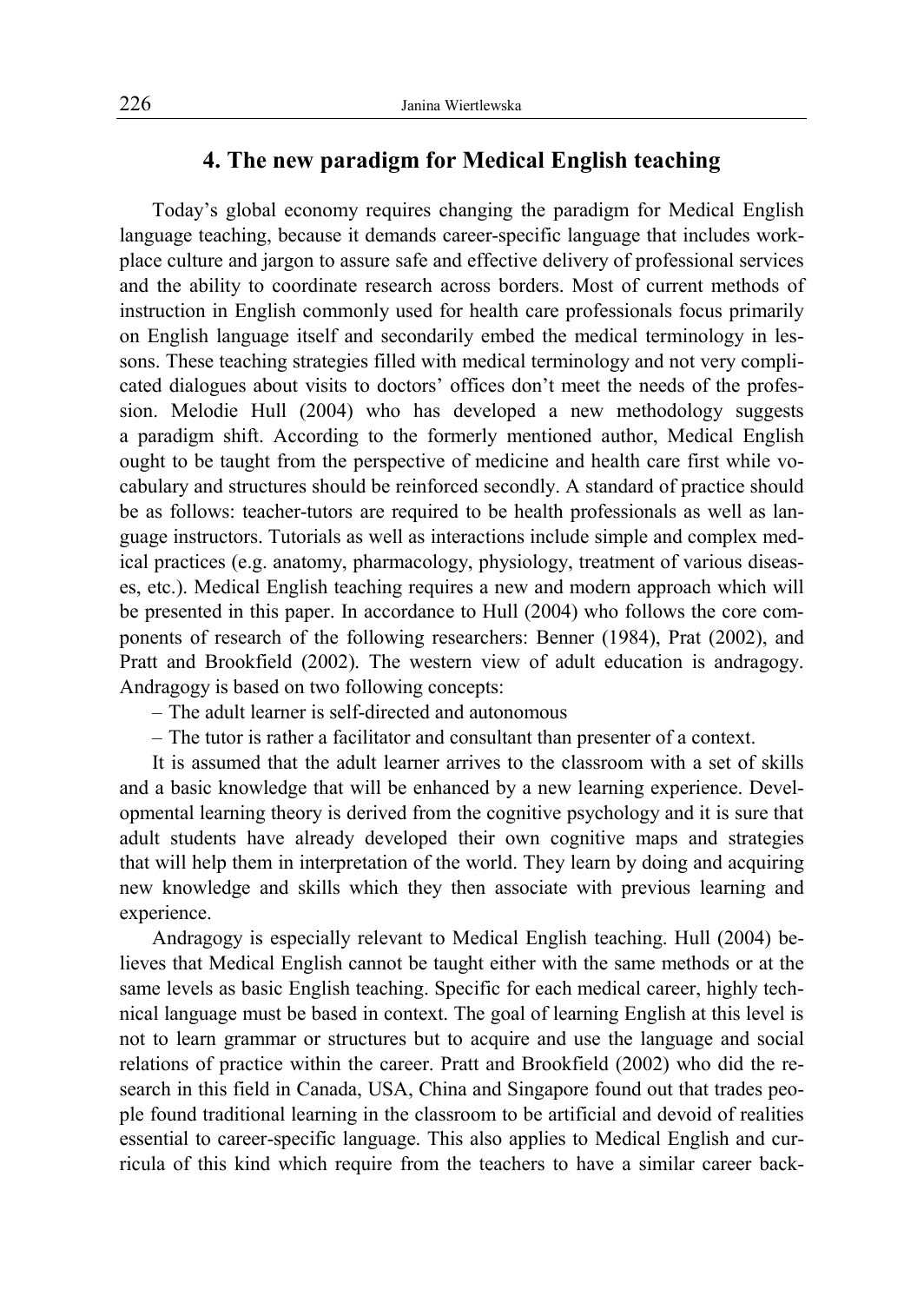ground to their students' backgrounds, as the language of medicine and health care is filled with technical and academic language as well as slang, colloquialisms, abbreviations and acronyms.

#### **4a. Teacher and student's motivation**

In accordance to Pratt and Brookfield (2002) it is believed that teaching is guided by the teacher's perspective on teaching. The formerly mentioned authors ask the question of what the teacher is trying to accomplish and from what perspective the accomplishment should be performed. Whether the teacher of Medical English is committed to teaching English or is he interested in medicine and health care and promoting the use or acquisition of English as a medium through which one practices medicine and health care.

Students' motivation vary accordingly to their motives. Obviously, students who pursue career-specific English courses are more successful than those who take them for other reasons (e.g. immigration). Generally speaking, medical students interested in learning Medical English are more motivated to learn, acquire and use language when the entire context of the learning is within the field of their interest, that is – medicine and health care. All activities connected with learning are enormously enhanced by the opportunities provided by the Instructor (Tutor) and within the classroom which enables the exchange of ideas and medical/health care practices while using Medical English.

#### **5. Methodology of the new paradigm**

Methodology of the new paradigm must be organised in such a way that language acquisition will be a combination of behavioural and cognitive approaches. Tutorials ought to be composed in such a way as to be contextually and experientially based to provide the opportunities that the students will be ready to apply or use the language immediately. The author of this paper agrees with Hull's (2004) argument that Medical English speech and writing have their own style and set of rules and structures. Health professionals must read, write, interpret and give directions using a wide variety of abbreviations and acronyms that are extremely career specific. Medical English is also contextually based. It may even be said that it is a language of its own. Doctors and medical personnel use academic language interspersed with everyday speech and jargon of the workplace. It rarely is based on complete or proper sentence structures. Tutorials are interactive and promote exploration and discovery of language through discussions and exercises based on the focus of the tutorial. As it has been stated above, all tutorials are interactive and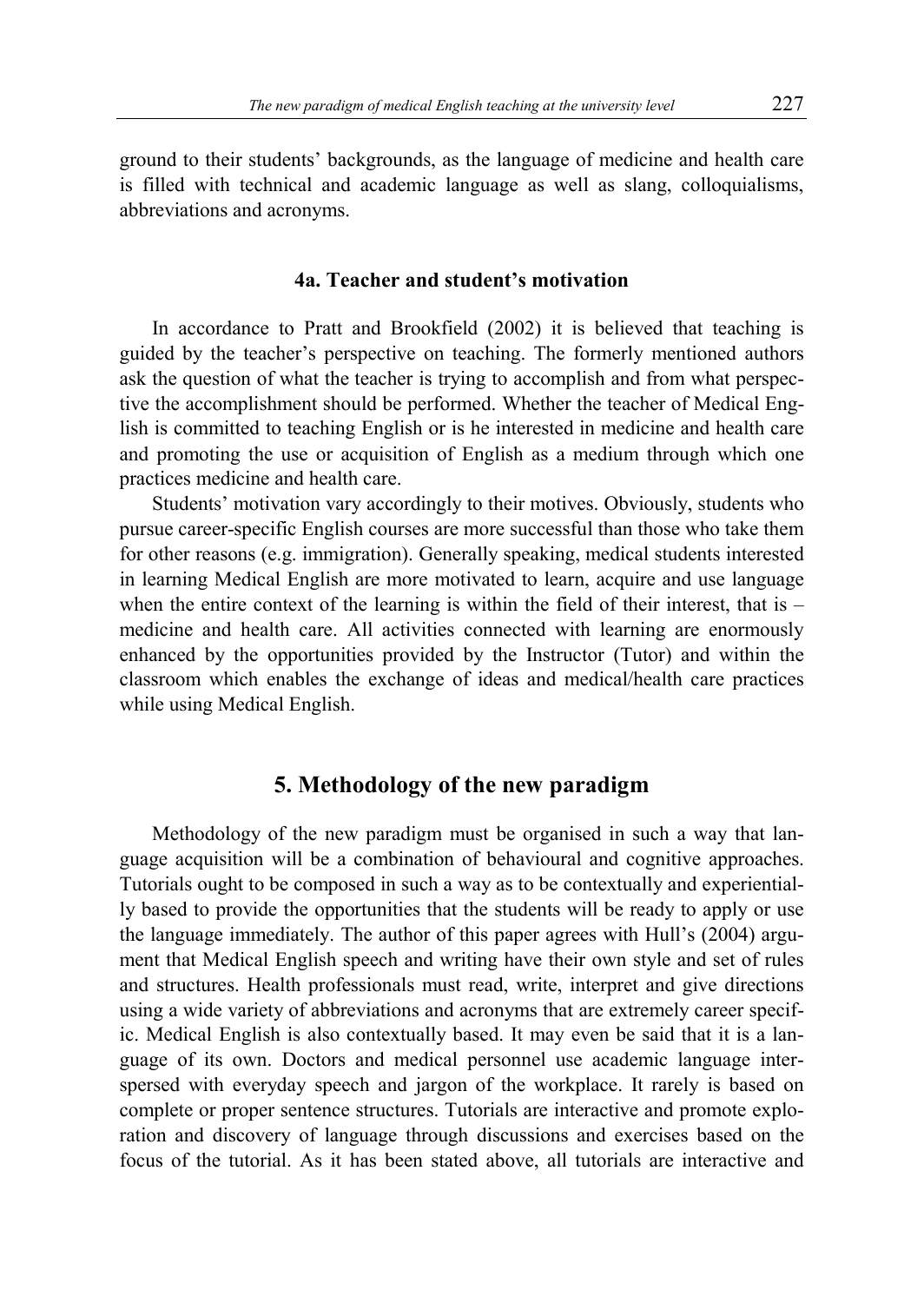promote the use of the language immediately. The curriculum must be designed in such a way that subjects based on health care and medicine occupy the essential part of it. It follows an  $X - Y$  format, where  $X -$  means a tutorial focussing on vocabulary, vocabulary presentation and acquisition, and  $Y$  – means applying the learning activities from the previous tutorial (which may be called *repetition of knowledge*) or applying the previously learned material in the context. The context may include: role-plying, filling in and reading real hospital charts and forms and assessment of them, use of medical equipment, visits to the hospital units which are accessible to medical students. Students are encouraged to try to search for synonyms and also to encourage each other for correction. The instructor in such situations as mentioned above must become the facilitator or the guide. Once the entire interaction is completed , the instructor will review with the group of students strong points and weaknesses of the given exercise (see: Krashen, 2002), and they all together (instructor and the students) will speak about the importance of comprehensible input which means that acquisition starts from hearing and continues with the need of possessing the language to communicate. The formerly mentioned author of The New North American Paradigm for Medical English, Melodie Hull (2004) appreciates the importance of an immersion or pseudoimmersion for the language learner, which is very difficult to achieve while not having an access to the so-called Medical Simulation Centres as it happens to take place in most, not only Polish medical schools (fortunately, there is one of the best equipped and best structured Medical Simulation Centres at Collegium Medicum in Bydgoszcz, Nicolaus Copernicus University in Toruń). Following Hull's (2004) advice to use pseudoimmersion in the form of having Medical English tutorials in Medical Simulation Centres, in the Department of Applied Linguistics we have just prepared the curriculum for the next academic year which will take students of Medicine of Collegium Medicum in Bydgoszcz, Nicolaus Copernicus University in Toruń to practice their English skills during the 2<sup>nd</sup> year of studies in The Medical Simulation Centre.

Pratt and Brookfield (2002) identify a number of perspectives on teaching in adult education. In the presented here paradigm the tutors are expected to be the experts to the context they teach. This is important for the teaching of Medical English as students expect the context credibility. This paradigm demands a lot of additional work on tutors' side in order to acquire proper medical knowledge that would be comparable to the students' knowledge.

There is also apprenticeship perspective (Pratt et al., 2002) which reflects teaching outside the classroom. It is a process of enculturating the learner to a specific community. Language in context is very important for this highly specialized career- specific focus.

According to Pratt and Brookfield (2002) …*The Nurturing Perspective is the philosophical underpinning for adult education in North America for at least 25 past years. This perspective theorizes that self-concept and self-efficacy are fundamental*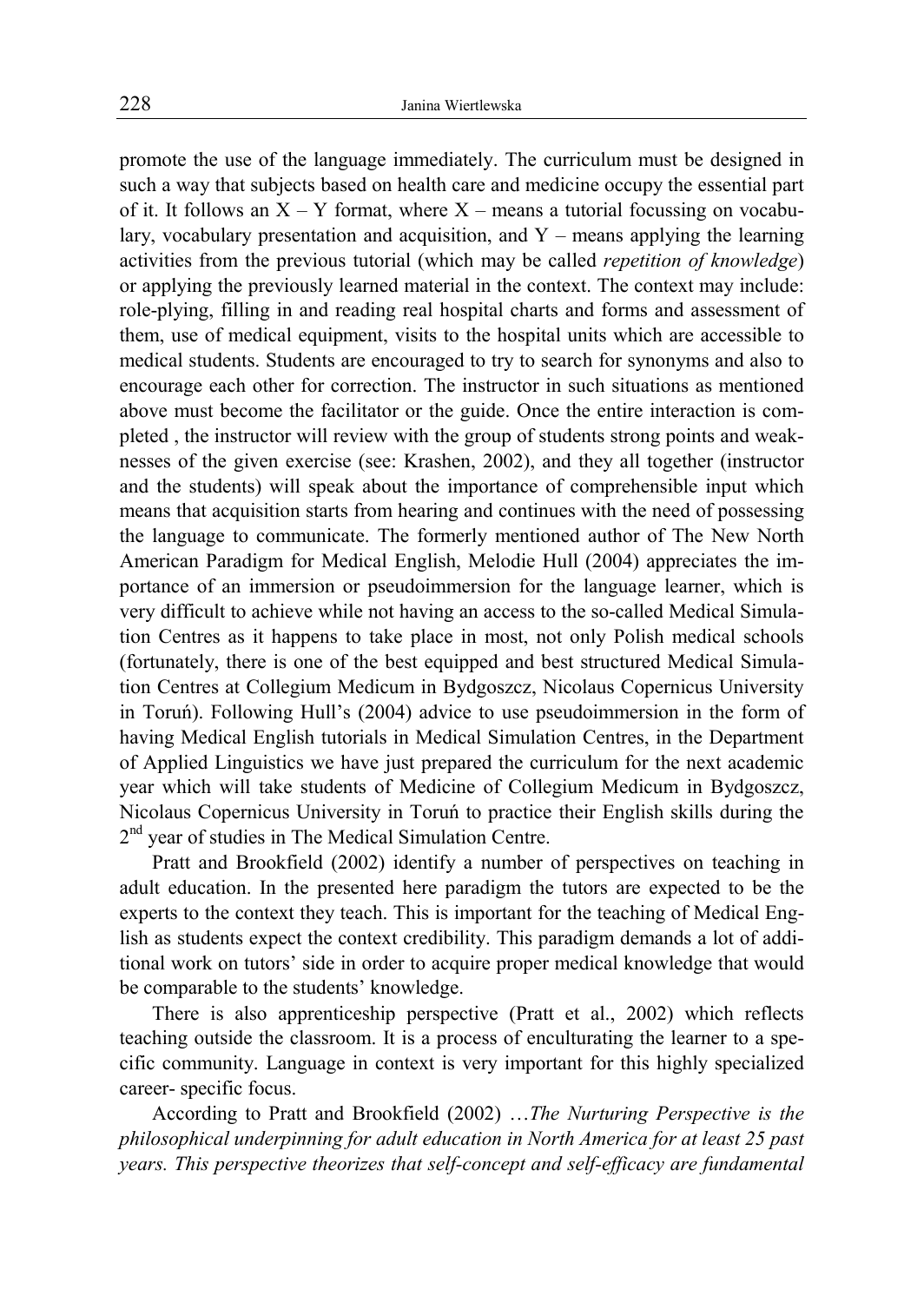*to the ability of the learner to learn or to even believe that that he/she can learn (the learners want to become confident that learning the material will be useful to their lives. (Pratt et al., 2002: 49).*

Some concluding remarks concerning the Collegium Medicum in Bydgoszcz, Nicolaus Copernicus University in Toruń, the Department of Applied Linguistics where the author of this paper works concern the paradigm I have just presented. It needs to be stressed here that two of my colleagues who work as full-time assistants, teaching Medical English specialize in pure medical professions. One of them is taking post-graduate studies in neuordidactics, planning to continue with doctoral studies in English in the field of neurobiology, the other one has already finished the courses for dentistry assistants and planning to do her doctoral research in the field of neurolinguistics. Both of them are highly specialized university graduates of English departments holding M.A. degrees.

#### **Conclusion**

The New Paradigm for Medical English needs to shift from being contextually based to experiential. It needs to be delivered at the level of advanced English training where focus is dedicated to the language of the career and the context of the lessons needs to be relevant to the work the health professionals will be doing in the future. The provision of this type of course will improve student's motivation to learn and participate in learning activities. Following Hull's (2004) advice to use pseudoimmersion in the form of having Medical English tutorials in Medical Simulation Centres, we have just prepared the curriculum for the next academic year which will take students of Medicine of Collegium Medicum in Bydgoszcz, Nicolaus Copernicus University in Toruń to practice their English skills during the  $2<sup>na</sup>$ year of studies in Medical Simulation Centre.

Although it will take time in our country to redirect Medical English teaching to the new for us North American Paradigm it can be stated that we have already started doing it, although it is just the beginning of a great change that might take about 20 years to happen.

### **References**

- Benner, P. 1984. *From novice to expert, excellence and power in clinical nursing practice*. Menlo Park, CA: Addison Wesley Publishing Company.
- Cockerham, W.C. 2016. *Medical sociology.* London and New York: Routledge; Taylor and Francis Group.

Dudley-Evans, T. And M.J. St. John. 1998. *Developments in English for specific purposes. A multidisciplinary approach*. Cambridge. Cambridge University Press.